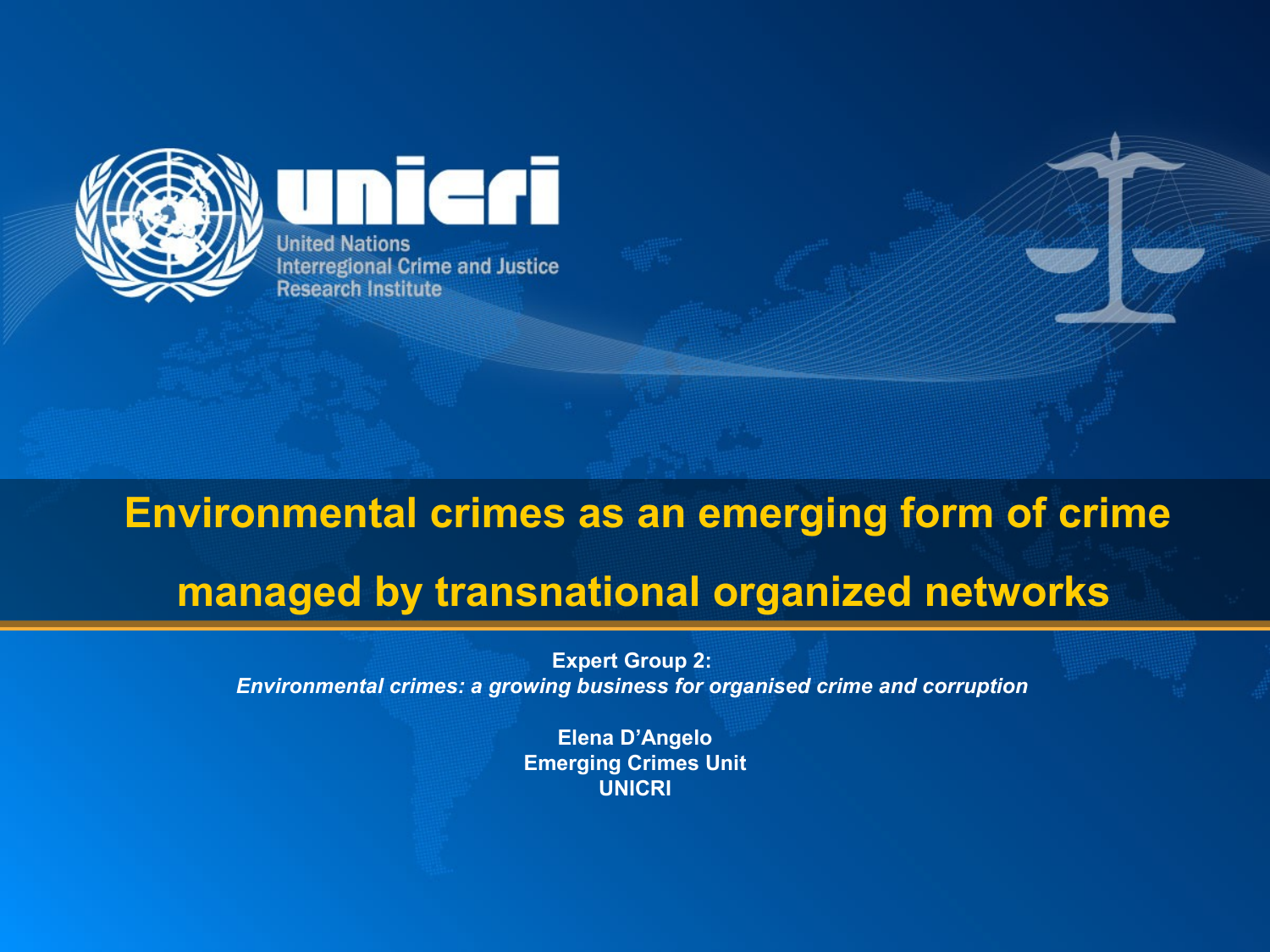## Mandate of UNICRI:

UNICRI is a United Nations entity created in 1968 and mandated to assist

- **F** intergovernmental,
- **governmental and**



 $\overline{\mathbf{2}}$ 

**- non-governmental organizations in formulating and implementing improved policies in the field of crime prevention and criminal justice.** 

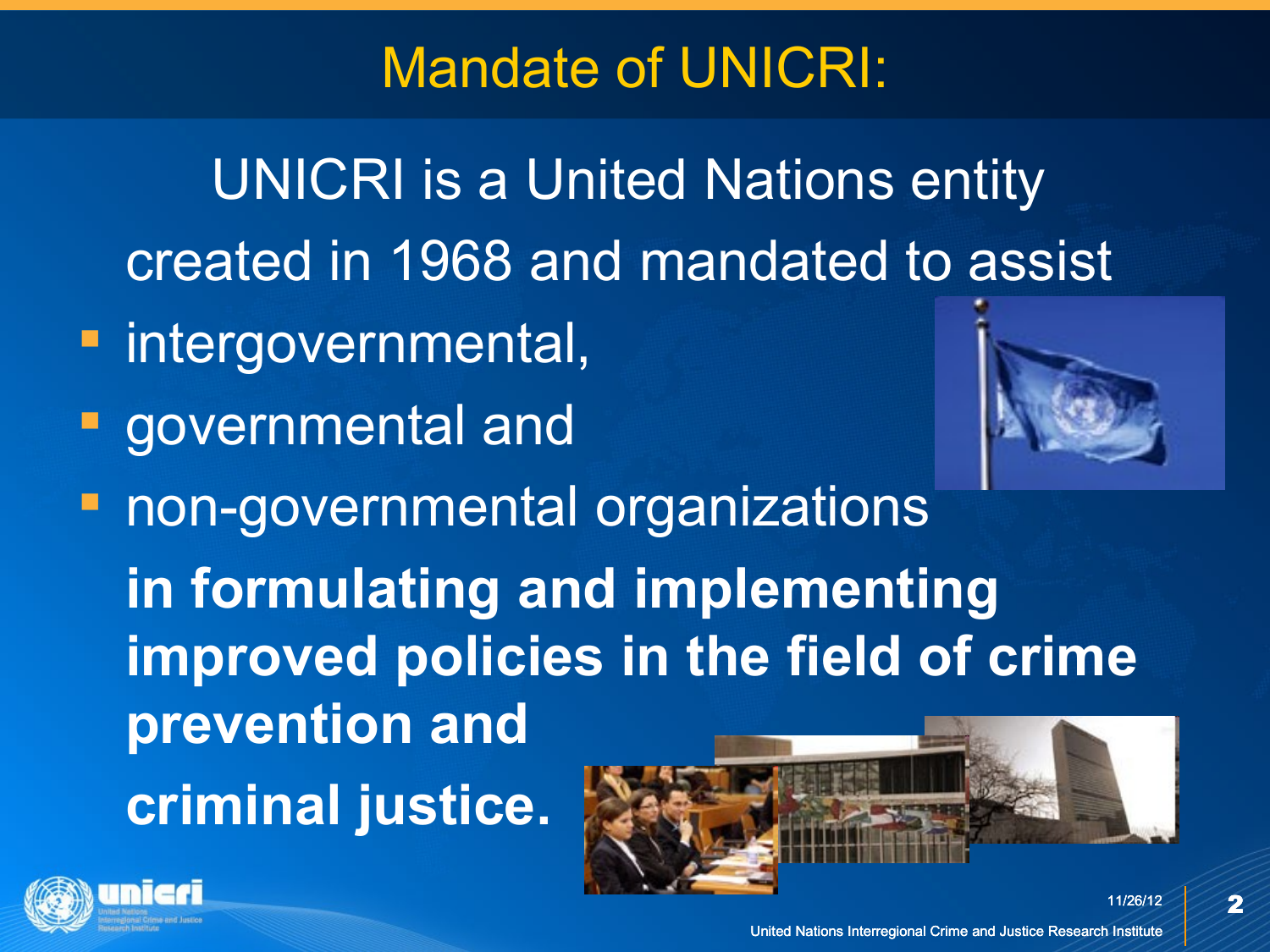### UNICRI goals and activities

#### UNICRI goals are:

- to advance understanding of crime-related problems
- **there** in the formulation to foster just and efficient criminal justice systems
- **to support the respect of** international instruments and other standards
- **tio facilitate international law** enforcement cooperation and judicial assistance
- UNICRI activities tackle major concerns in the field of crime prevention and criminal justice:
- organized crime and illicit trafficking
- environmental crimes
- counterfeiting
- corruption
- **•** cyber-crime
- security governance and counter-terrorism
- **violence against women** and protection of victims
- **u** juvenile justice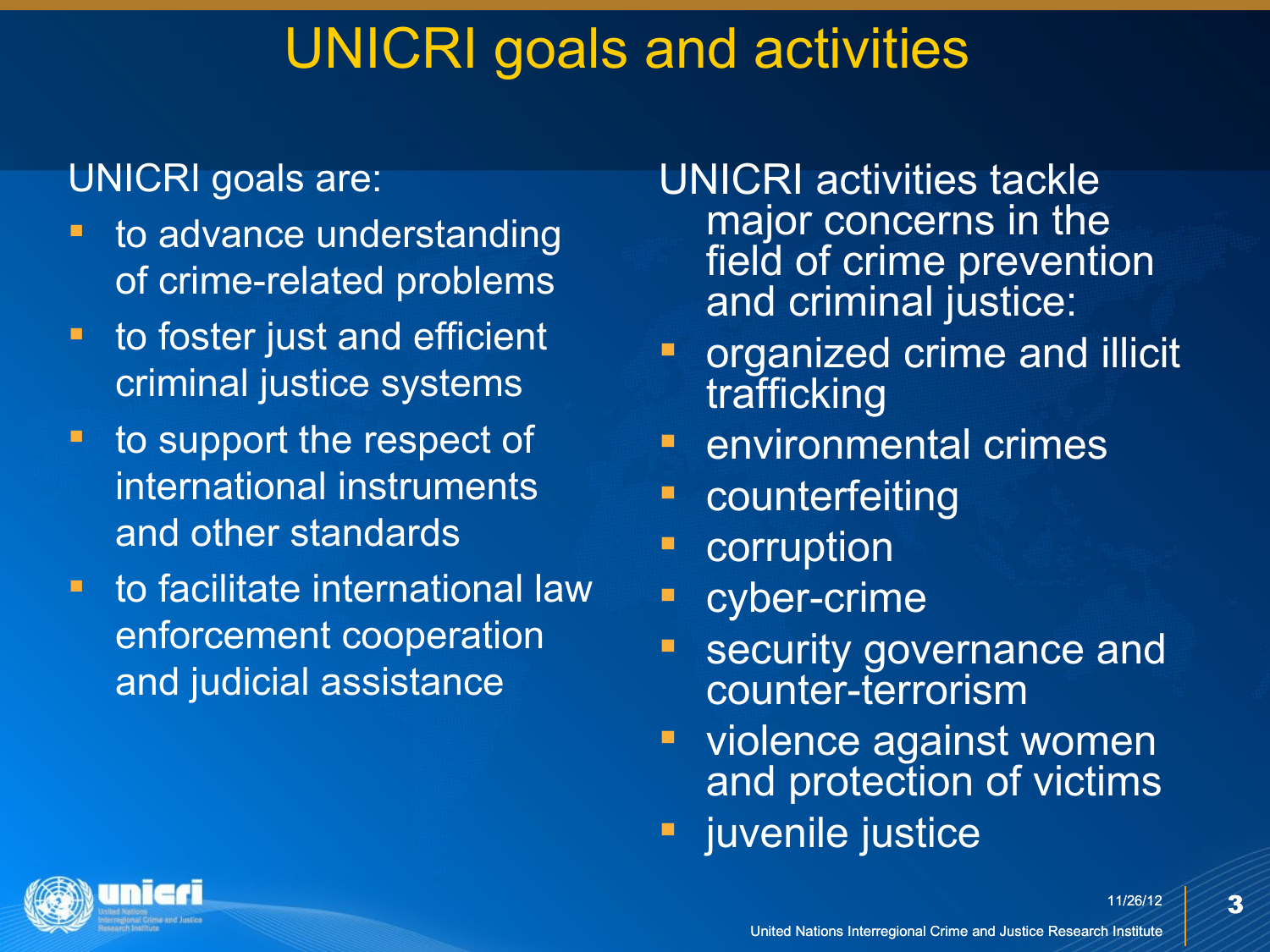For UNICRI, Eco-Crimes have relevance in at least three different aspects:

- **1. Organized crime** is involved in many forms of environmental crime
- 2. They impose a **security and safety threat** to a large number of people
- 3. They have a **negative impact** on the rule of law, development and economy

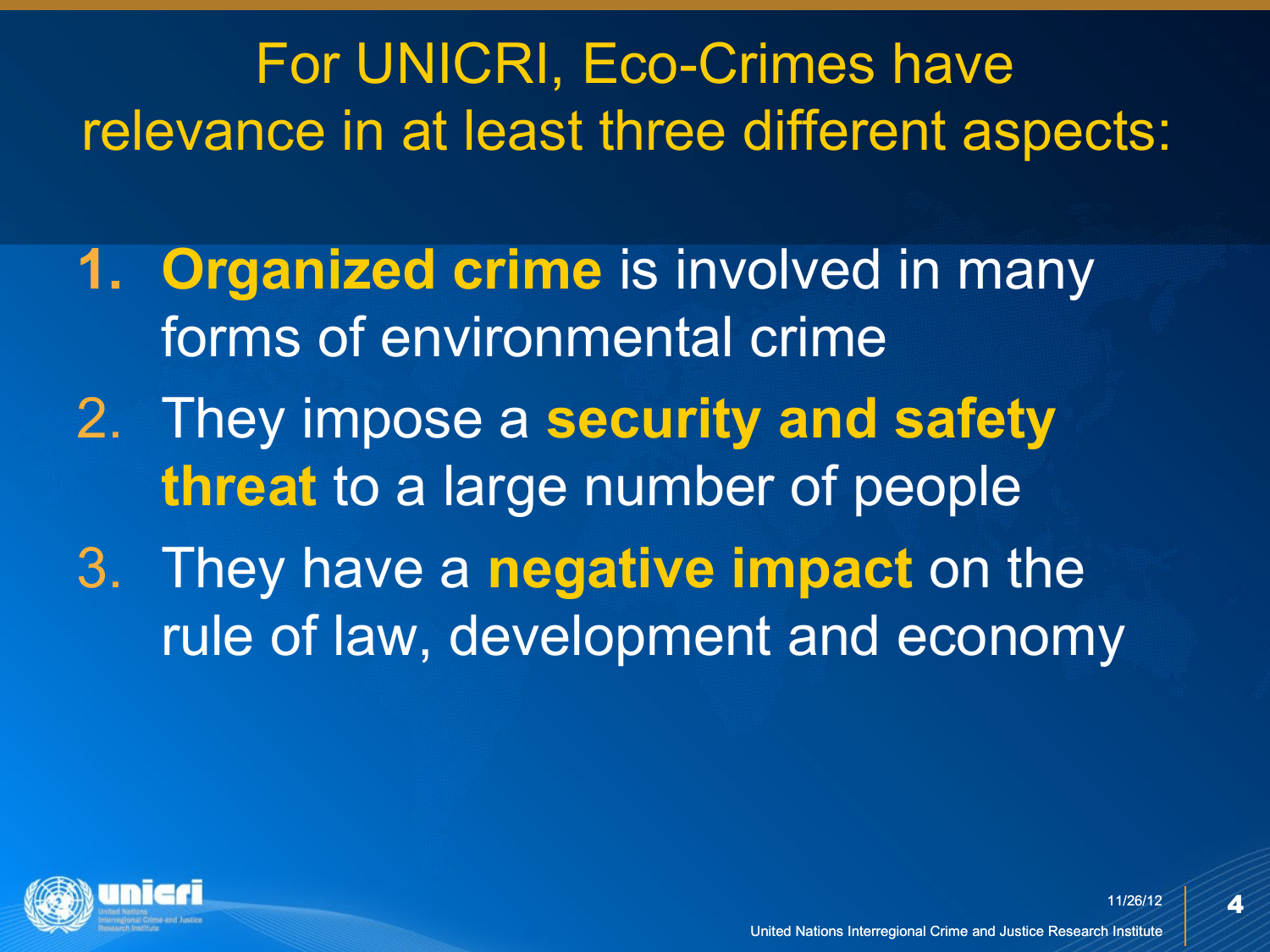### Why Environmental Crimes?

- **Emerging form of transnational organized crime**
- **Led by high profits, low risk of detection, prosecution and conviction rates**
- **Danger to human health and environment**
- **Threat to security, social and economic development, posed by organized crime to infringement of right to health and life, to freely utilize their own natural resources**
- **Examber 1 Erosion of state authority: corruption, tax evasion, lawlessness**



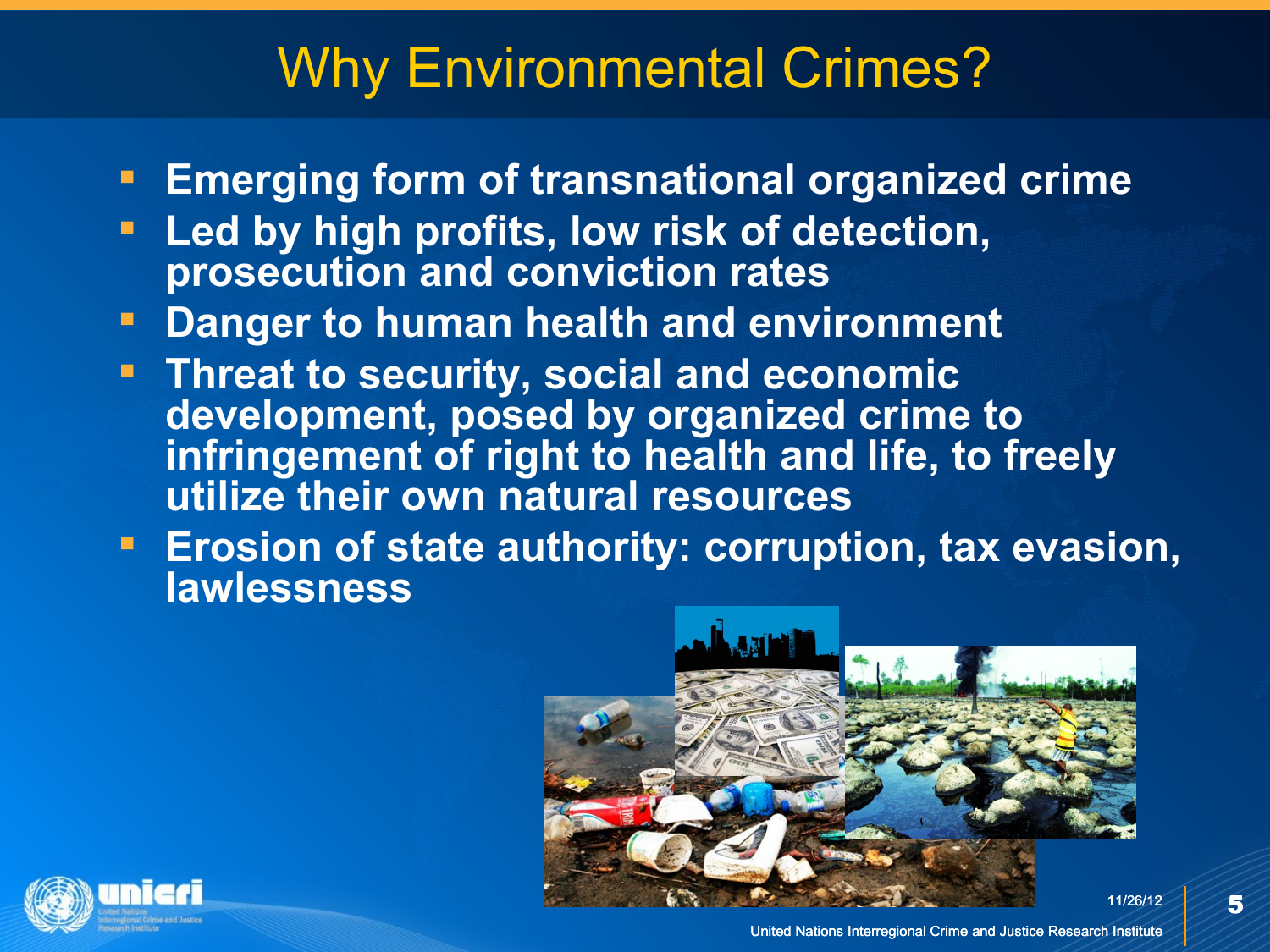# UNICRI Eco-Crime Programme

#### Since 1991 UNICRI is analyzing crimes against the environment



#### **I. RESEARCH ACTIVITIES**

 $\checkmark$  Data collection and mapping of illicit trafficking cases (2005-2011) Identification of risk factors linked to organized crime



#### **II. OUTREACH ACTIVITIES**

 Seminars for general public Awareness raising roundtables

#### **III. CAPACITY BUILDING AND TRAININGS**



Get your free electronic copy of the journal

**SUBSCRIBE NOW** 

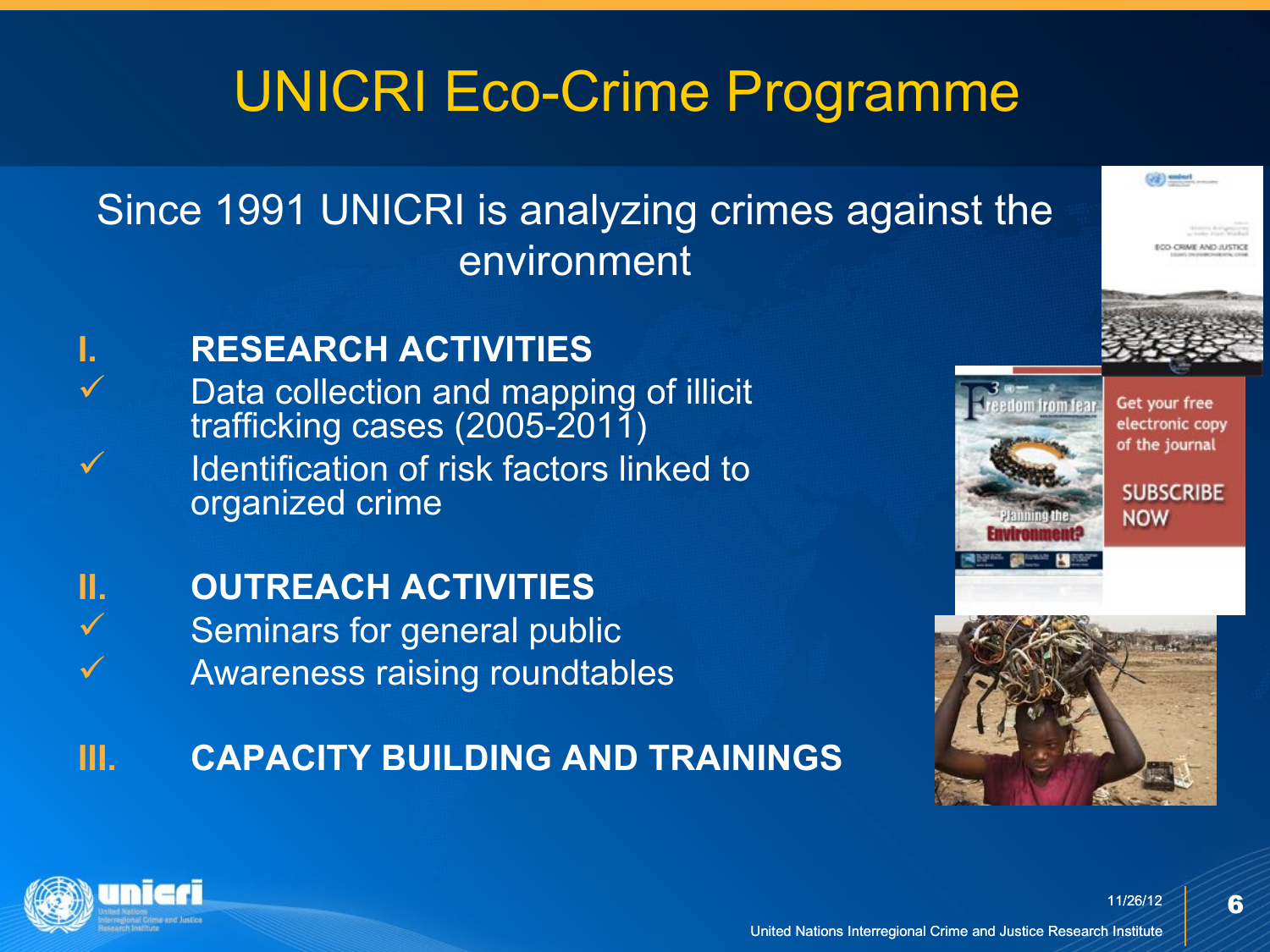# UNICRI expertise in analysis of Organized Crime (OC)

- **Organised crime is a cross-cutting issue,** linked to other serious forms of crime
- **-** Multidisciplinary approach
- **Evidence-based research for informed** policy-making, ad-hoc technical assistance programmes and capacity building trainings

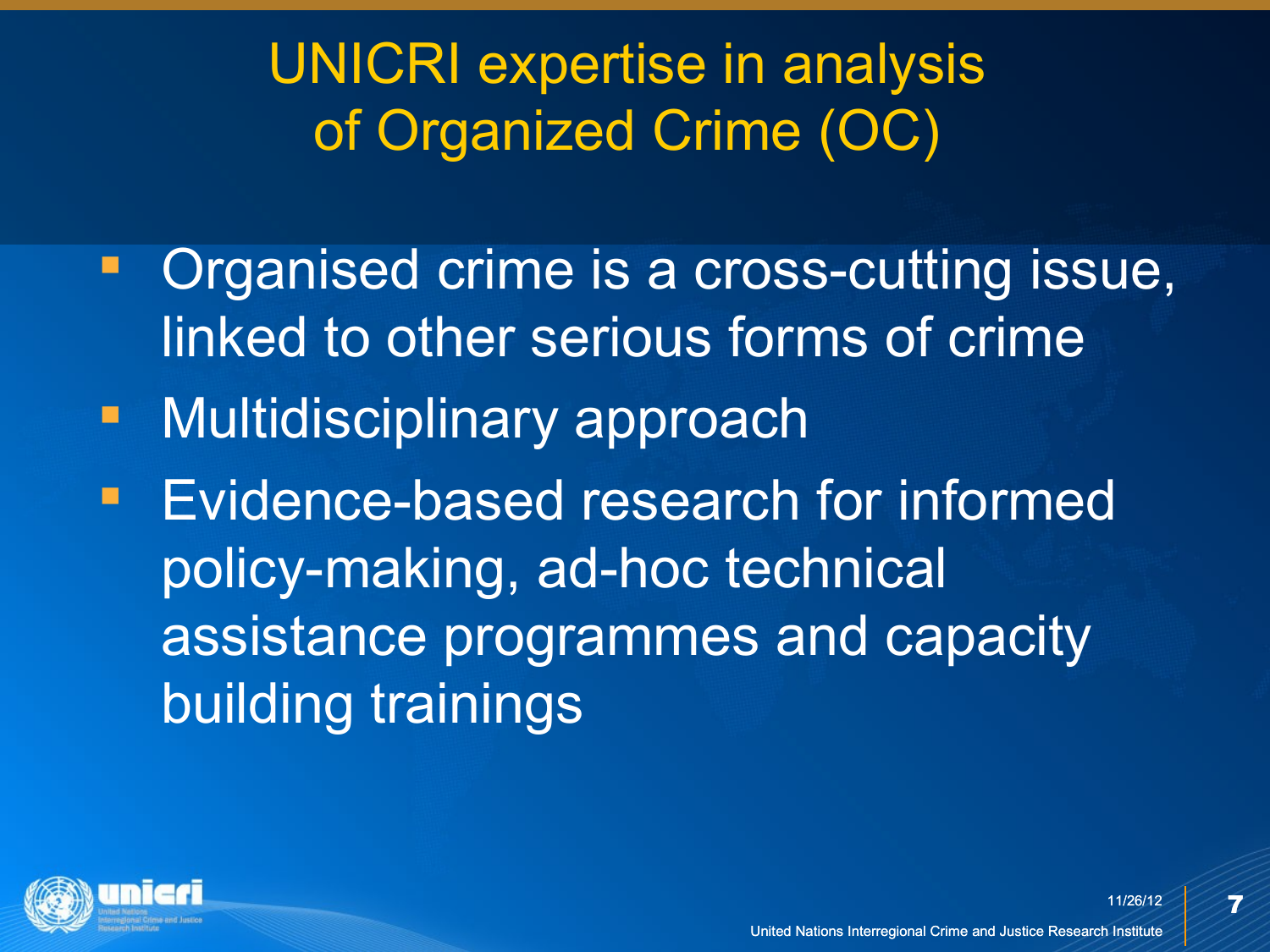# OC Transnational Networks involved in different criminal activities

Trade barriers' falling apart & new technological innovations

Legal systems non-homogeneous in different countries

Movements, trades, money transfers, computer exchanges facilitated by "globalisation"

Different criminal organizations cooperate for transnational criminal actions/markets

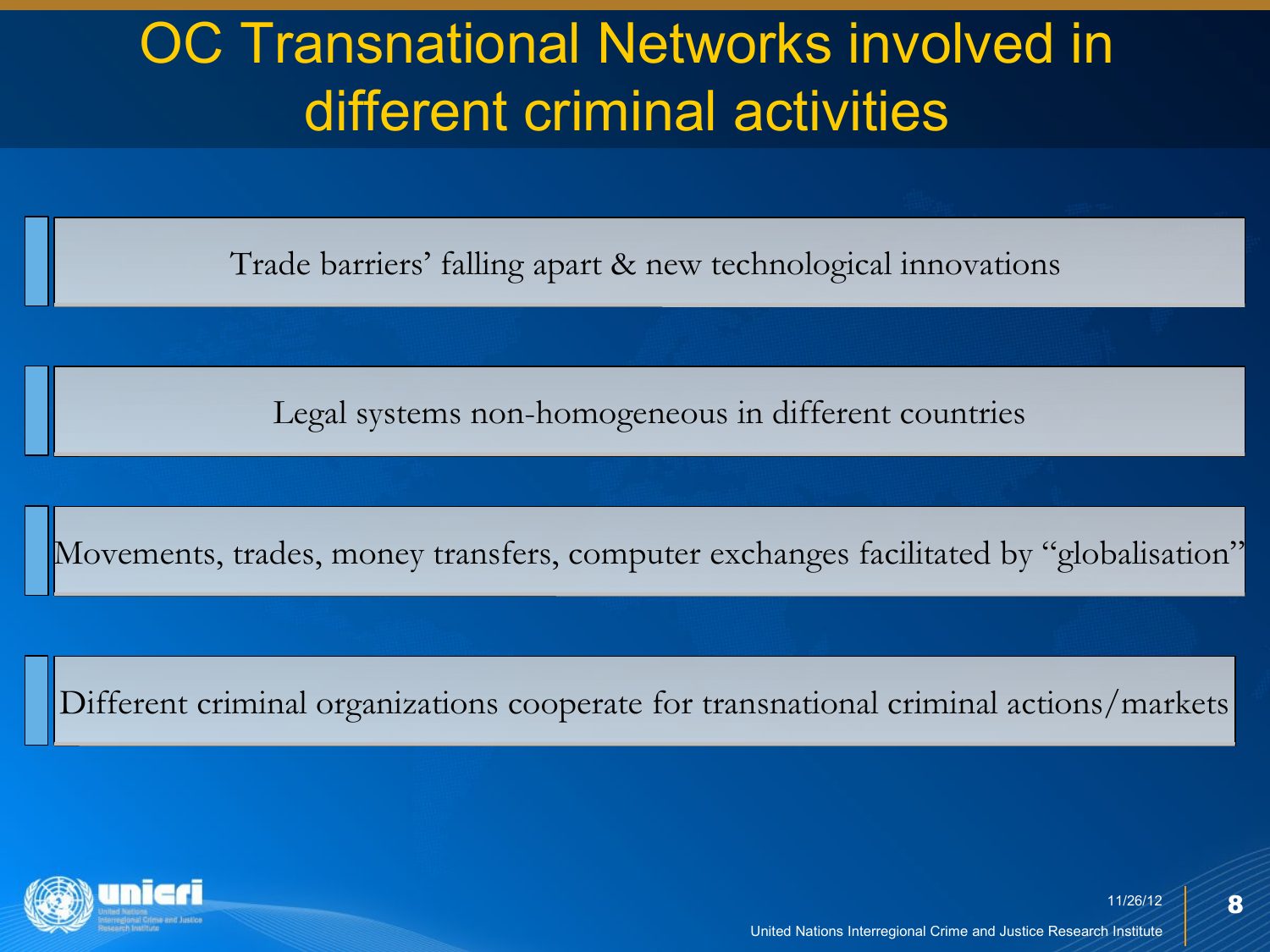

Gradual transformation from hierarchical structures into loose networks



Corruption Violence and Intimidation

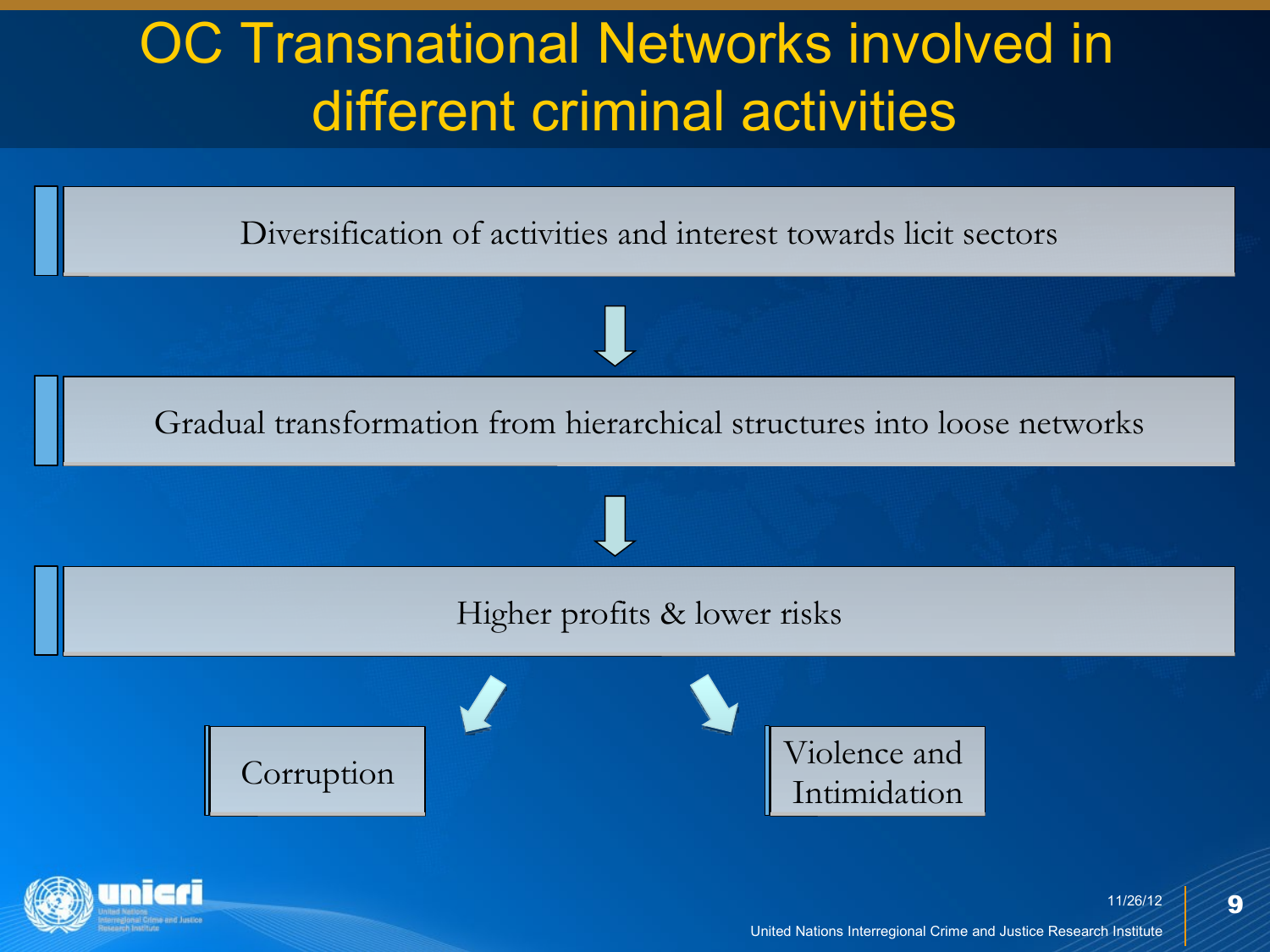### Evidence – Operation "Chinese shadows"

 Containers with recycled material directed to China from Italian port Voltri, Genoa

The case:

- Mixed, toxic and e-waste
- **Italian-Chinese transnational organised network involved** in illicit trade of toxic waste, existing for 5 years, with annual profit of approximately 1 million euro
- **3 Chinese and 4 Italian citizens prosecuted**
- Links to other serious crimes:
- Organised crime (Italian-Chinese transnational organised network)
- **Corruption (companies for disposal of special waste,** chemical-environmental analysts, shipping companies)
- **Counterfeiting (toys made of waste)**

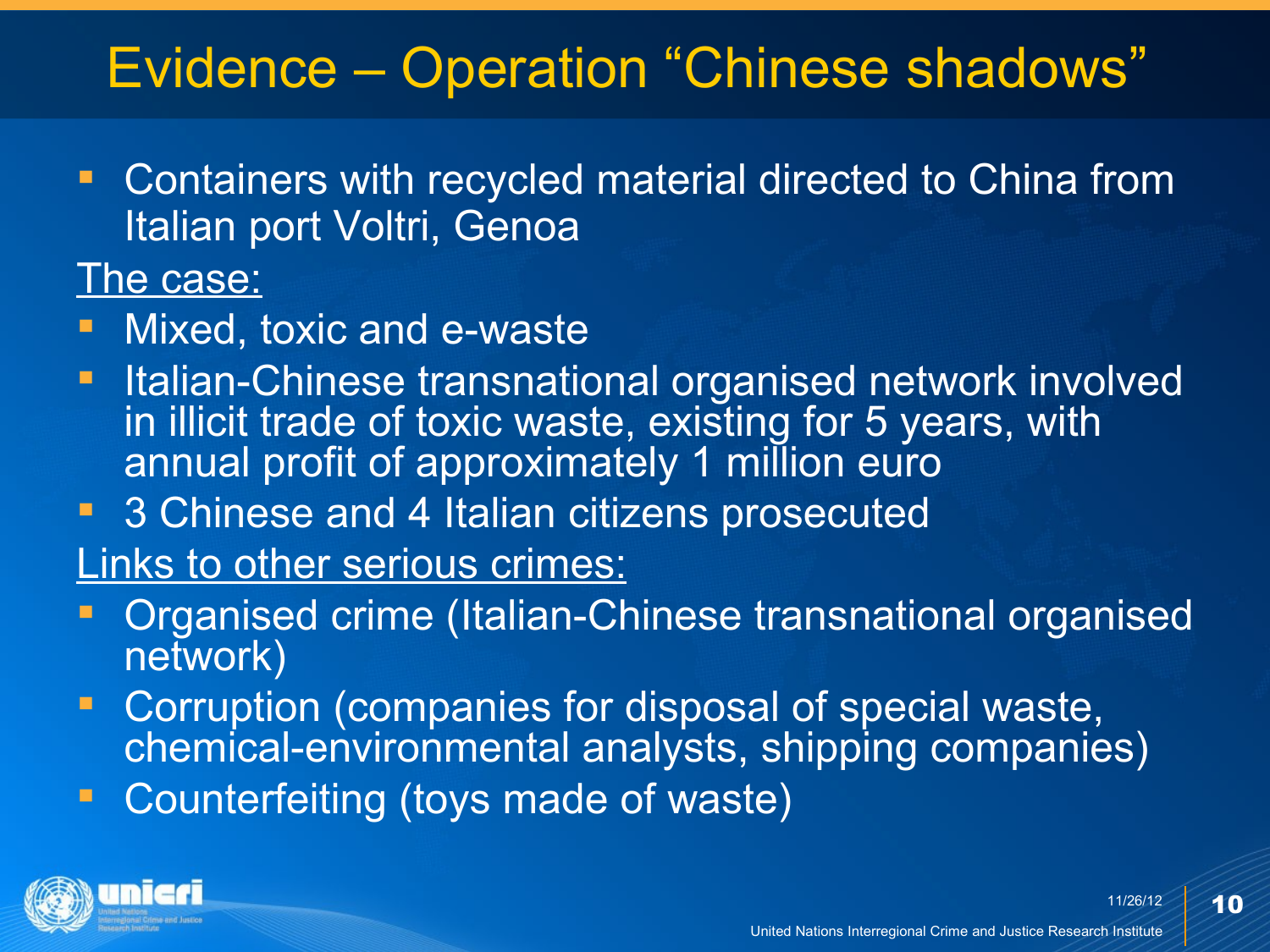## Evidence - Operation "Grande Muraglia"

- Gioia Tauro Port 2006
- **135 containers seized with e-waste**
- **32** charges
- *Italian Regions involved:*
- **Calabria, Puglia, Campania, Lombardia, Lazio**
- *Foreign Countries involved:*  **China, India, Russia, Liberia and Nigeria**



11/26/12 United Nations Interregional Crime and Justice Research Institute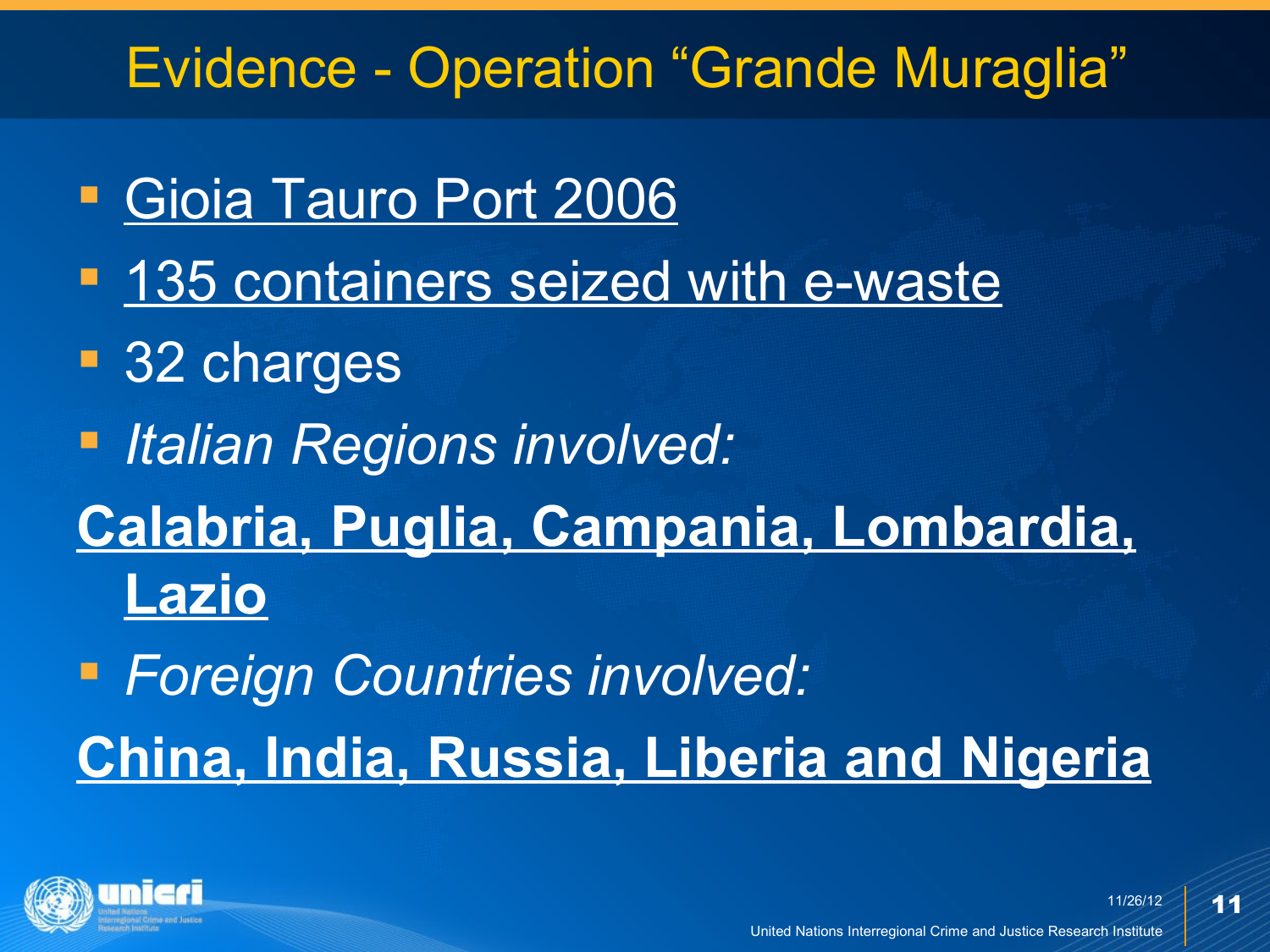### Connection with other serious crimes

Evidences of a range of other associated serious offences used to facilitate the principal offence and committed in the aftermath of an environmental crime



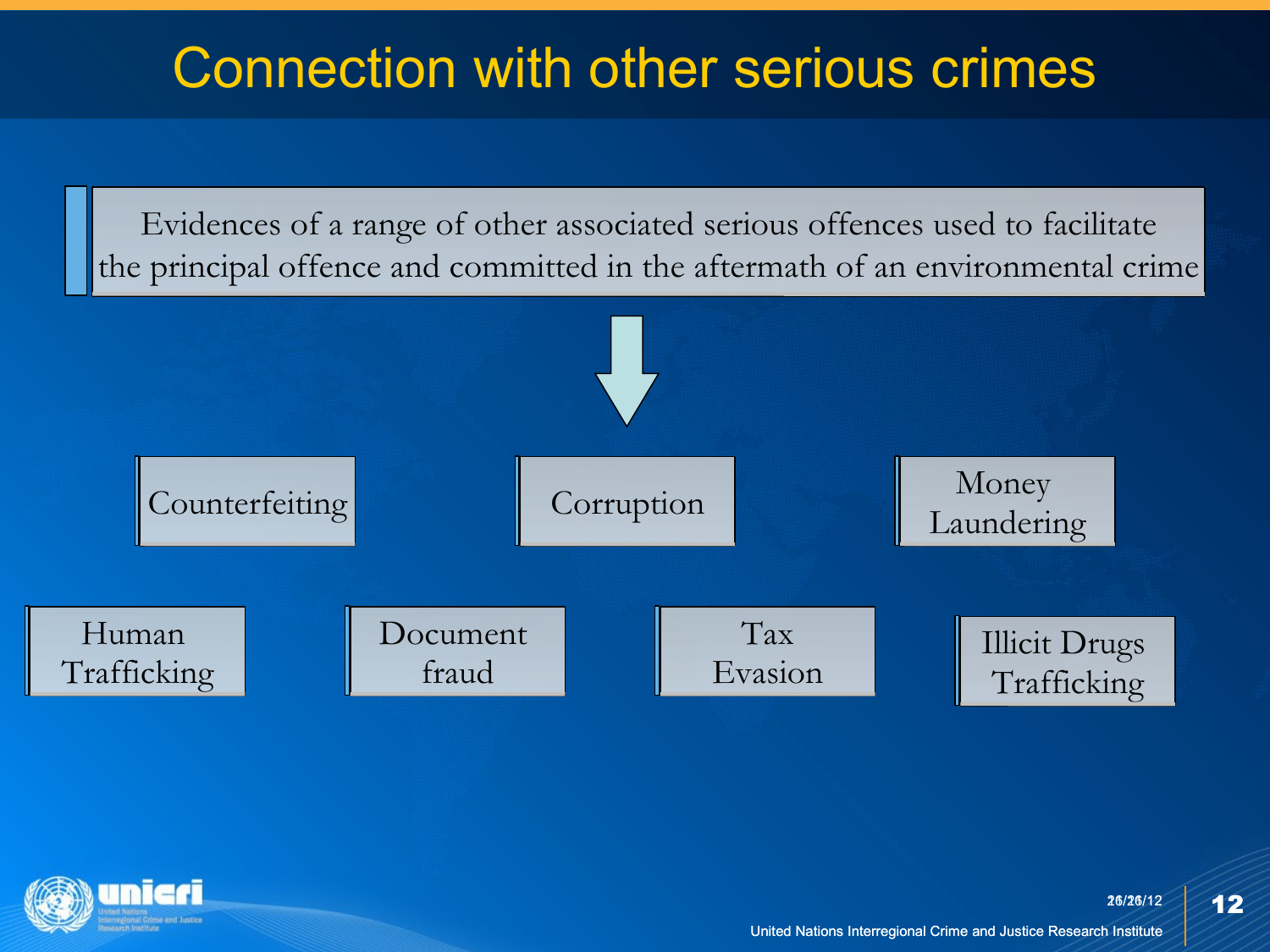Corruption in forestry sector

Supply-side corruption & Demand-side corruption



The negative relationship between good governance and illegal logging Source: Seneca Creek Assoc. 2004

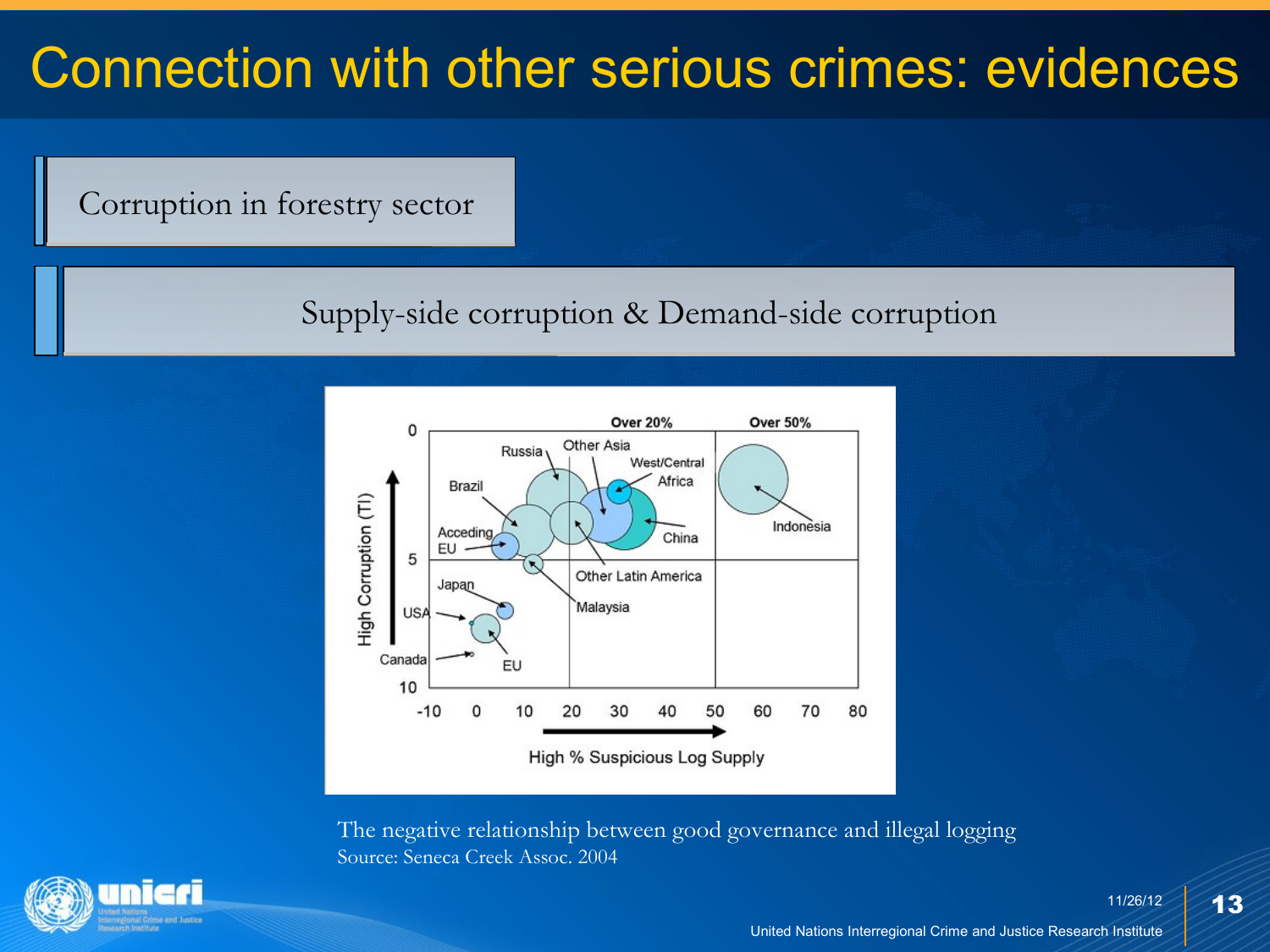Counterfeiting & Illicit Waste Management

Substandard counterfeit products can have environmentally damaging consequences

Electronic and plastic waste illegally managed can be used to produce counterfeit goods without being properly treated/recycled and with no attention to the risks for consumers

> Negative impacts of counterfeiting on the environment as the growing volume of seized goods raises environmental issues

Same modus operandi / actors / routes / final product

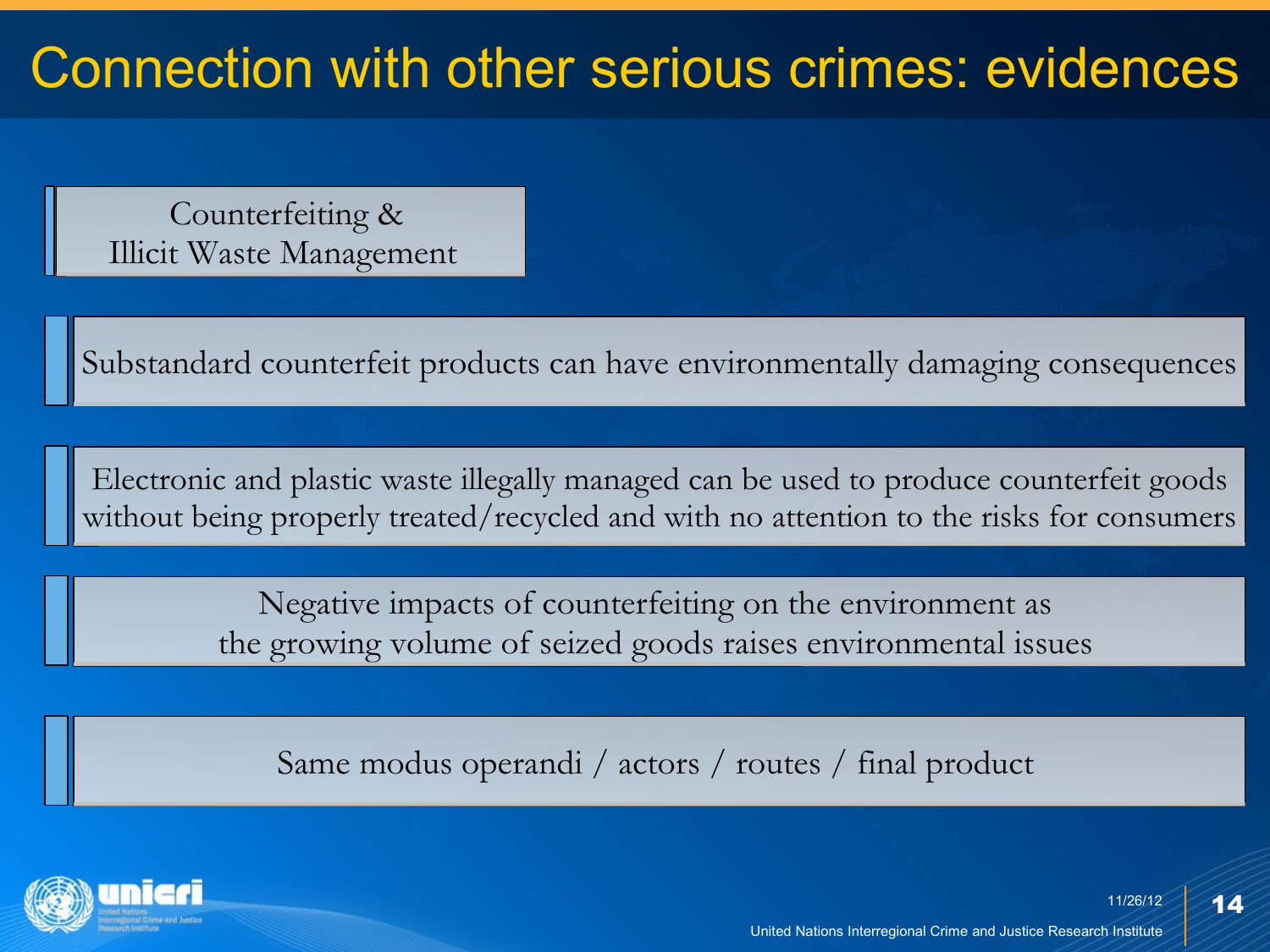Human Trafficking in the Fishing Industry

1) Trafficking for purpose of forced labour, i.e. on board fishing vessels

2) Women and children vulnerable to organized exploitation of prostitution

Further links with corruption, other environmental crimes, illicit drugs trafficking

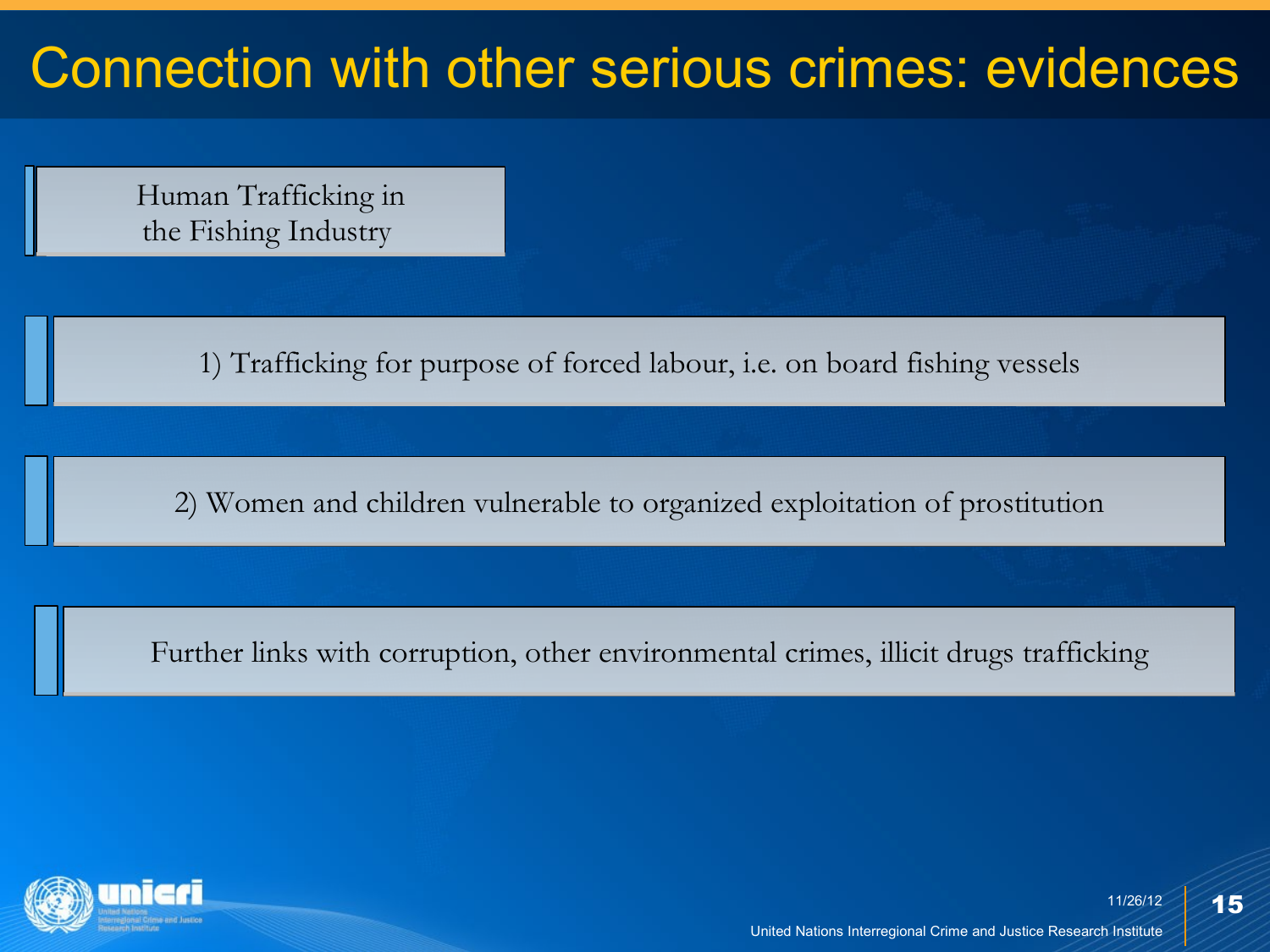Money Laundering

Environmental crimes can generate vast amounts of profit that need to be laundered to disguise their illegal origin

Offenders "clean" their funds by laundering the money through other equally illicit networks, thereby forming strong links to other criminal arenas

In a 'cash economy' such as environmental crime, alternative investigation techniques are needed in order to combat sophisticated criminals and prevent them from realising the proceeds of their crime

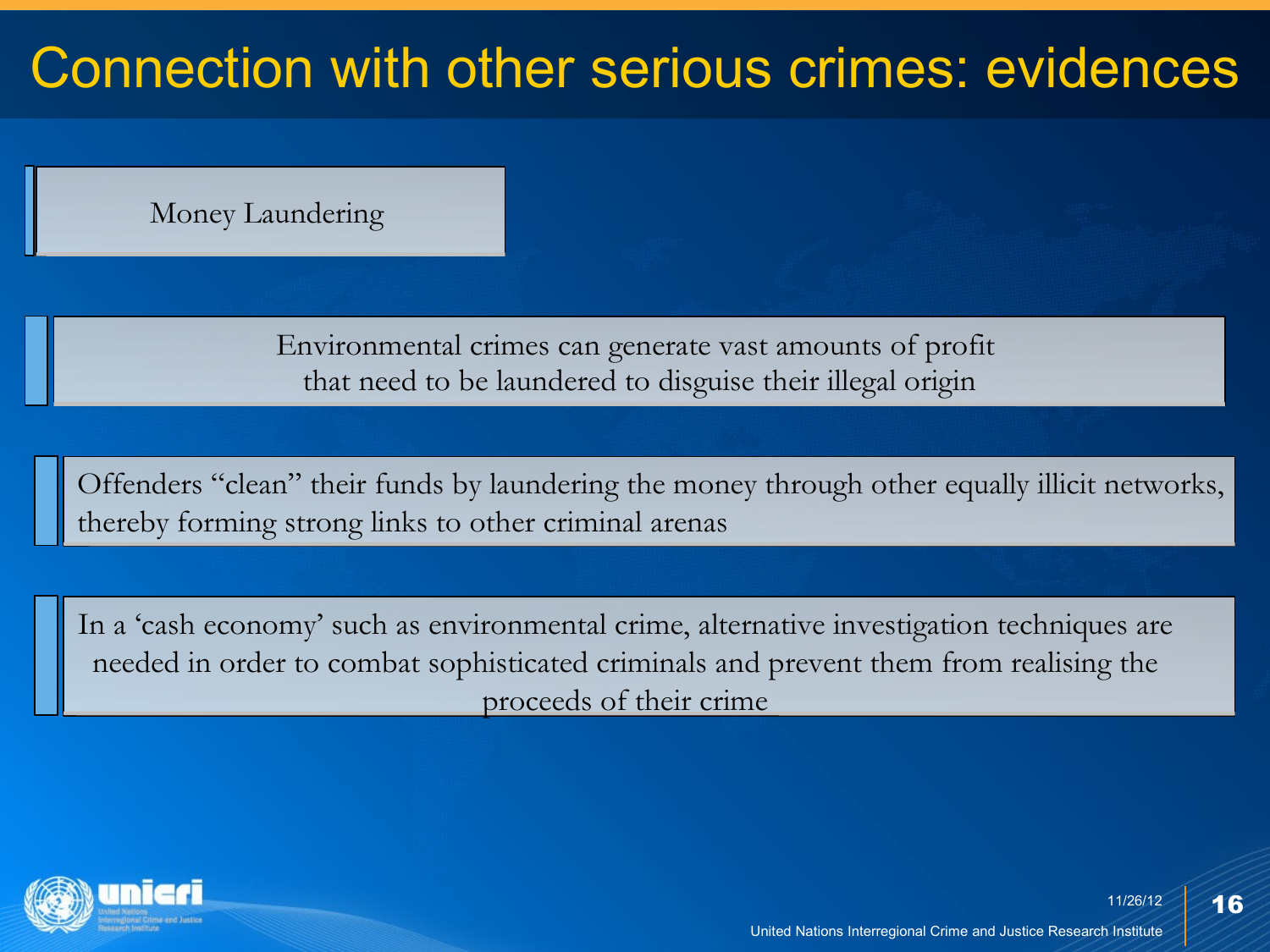#### Proposed Recommendations

In accordance with the adopted ECOSOC Resolution, research activities should focus on providing clear evidences of the relationship between organized crime and environmental crime, analyzing their modus operandi, understanding the drivers of their decision-making process and where profits are invested

Encourage the application of advanced intelligence and investigation techniques, such as the ones envisaged by the United Nations Convention Against Transnational Organized Crime (UNTOC) and the United Nations Convention against Corruption (UNCAC), in order to identify entities actively engaged in cross border environmental offences

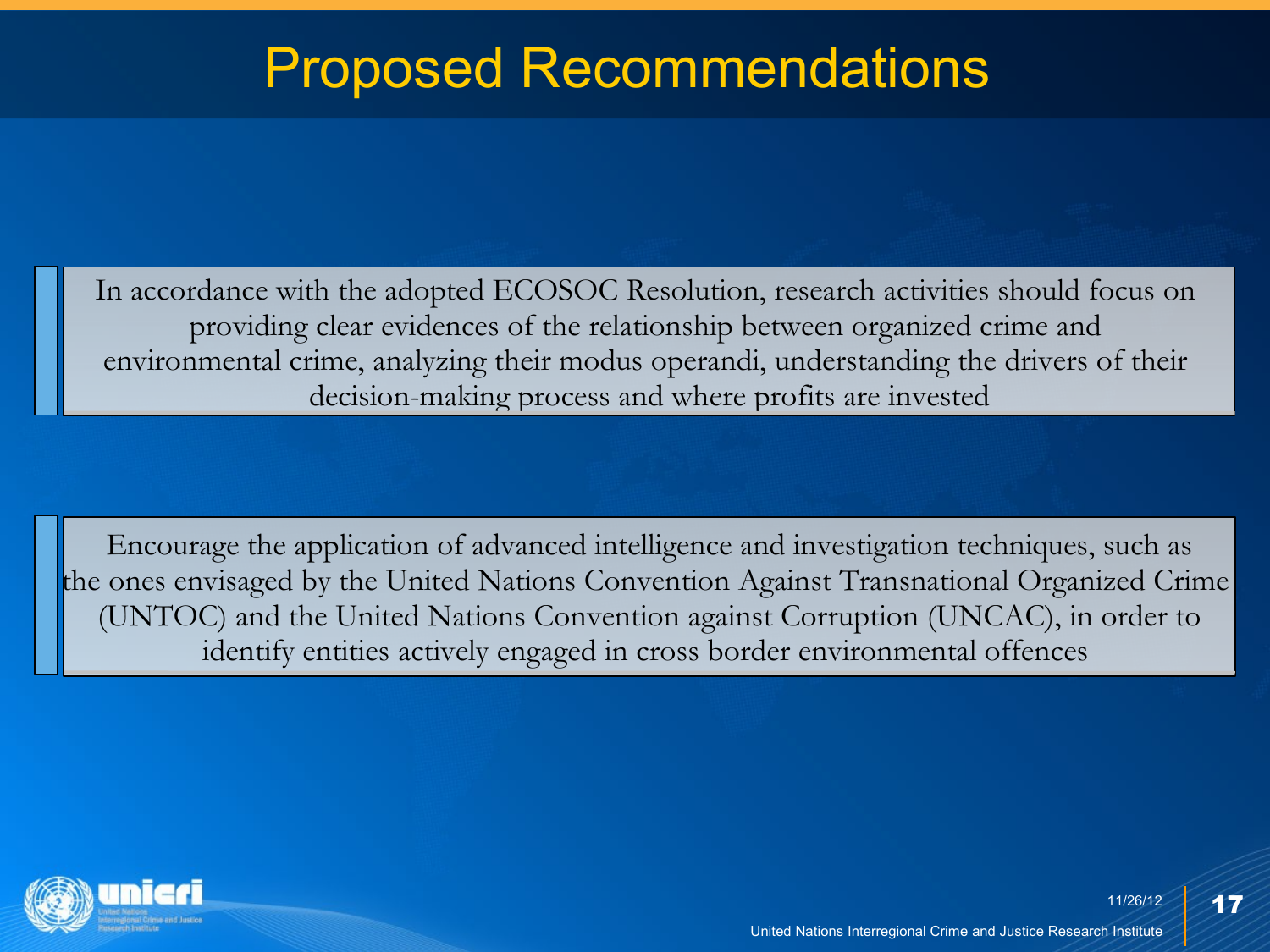#### Proposed Recommendations

Support the adoption of improved intelligence-based policies and strategies against environmental crime, through the establishment of an online searchable environmental crime intelligence database

Increase efforts to co-operate and exchange information with competent national authorities, international organizations as well as other customs administrations

Provide support in strengthening the capacities of officials personnel in detecting and prosecuting environmental crime offenders – through ad hoc specialized trainings – and in awareness raising activities